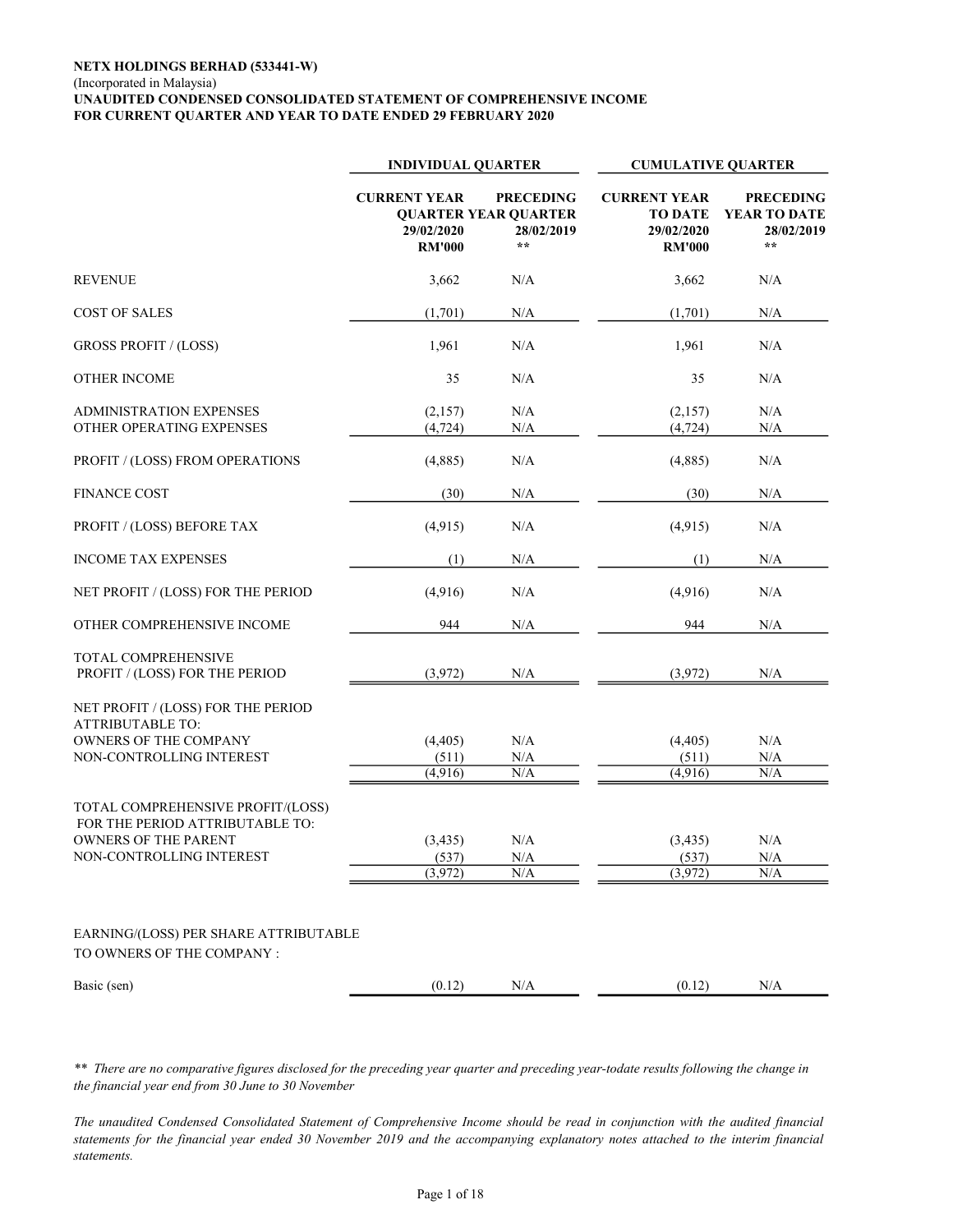#### (Incorporated in Malaysia)

#### UNAUDITED CONDENSED CONSOLIDATED STATEMENT OF FINANCIAL POSITION AS AT 29 FEBRUARY 2020 AS AT AS AT

|                                                    | AS A I<br>29 Feb 2020<br><b>Unaudited</b><br><b>RM'000</b> | AS A 1<br>30 Nov 2019<br><b>Audited</b><br><b>RM'000</b> |
|----------------------------------------------------|------------------------------------------------------------|----------------------------------------------------------|
| <b>ASSETS</b>                                      |                                                            |                                                          |
| <b>NON-CURRENT ASSETS</b>                          |                                                            |                                                          |
| Property, Plant and Equipment                      | 13,902                                                     | 10,568                                                   |
| <b>Intangible Assets</b>                           | 22,900                                                     | 20,792                                                   |
| Other Investments                                  |                                                            |                                                          |
| Marketable Securities                              | 3,330                                                      | 7,326                                                    |
|                                                    | 40,132                                                     | 38,686                                                   |
| <b>CURRENT ASSETS</b>                              |                                                            |                                                          |
| Inventories                                        | 17                                                         | 16                                                       |
| <b>Trade Receivables</b>                           | 374                                                        | 4,062                                                    |
| Other Receivables, Deposits and Prepayment         | 4,623                                                      | 2,162                                                    |
| Tax Recoverable                                    | 1                                                          | 1                                                        |
| <b>Cash and Bank Balances</b>                      | 35,236                                                     | 35,229                                                   |
|                                                    | 40,251                                                     | 41,470                                                   |
| <b>TOTAL ASSETS</b>                                | 80,383                                                     | 80,156                                                   |
| <b>EQUITIES AND LIABILITIES</b>                    |                                                            |                                                          |
| <b>EQUITY ATTRIBUTABLE TO OWNERS OF THE PARENT</b> |                                                            |                                                          |
| Share Capital                                      | 107,785                                                    | 103,280                                                  |
| Foreign Exchange Reserve                           | 796                                                        | (174)                                                    |
| <b>Retained Profits</b>                            | (28, 503)                                                  | (24,098)                                                 |
|                                                    | 80,078                                                     | 79,008                                                   |
| Non-Controlling Interest                           | (3,238)                                                    | (2,701)                                                  |
| <b>TOTAL EQUITY</b>                                | 76,840                                                     | 76,307                                                   |
| <b>NON-CURRENT LIABILITIES</b>                     |                                                            |                                                          |
| Long Term Borrowing (Mortgage)                     | 1,698                                                      | 1,779                                                    |
|                                                    | 1,698                                                      | 1,779                                                    |
| <b>CURRENT LIABILITIES</b>                         |                                                            |                                                          |
| <b>Trade Payables</b>                              | 427                                                        | 422                                                      |
| Other Payables and Accruals                        | 979                                                        | 1,198                                                    |
| Deferred Income                                    | 105                                                        | 121                                                      |
| Short Term Borrowing (Mortgage)                    | 334                                                        | 329                                                      |
|                                                    | 1,845                                                      | 2,070                                                    |
| <b>TOTAL LIABILITIES</b>                           | 3,543                                                      | 3,849                                                    |
| <b>TOTAL EQUITIES AND LIABILITIES</b>              | 80,383                                                     | 80,156                                                   |
| Net Assets per share attributable to owners        |                                                            |                                                          |
| of the Company (RM)                                | 0.02                                                       | 0.02                                                     |

The unaudited Condensed Consolidated Statement of Financial Position should be read in conjunction with the audited financial statements for the financial year ended 30 November 2019 and the accompanying explanatory notes attached to the interim financial statements.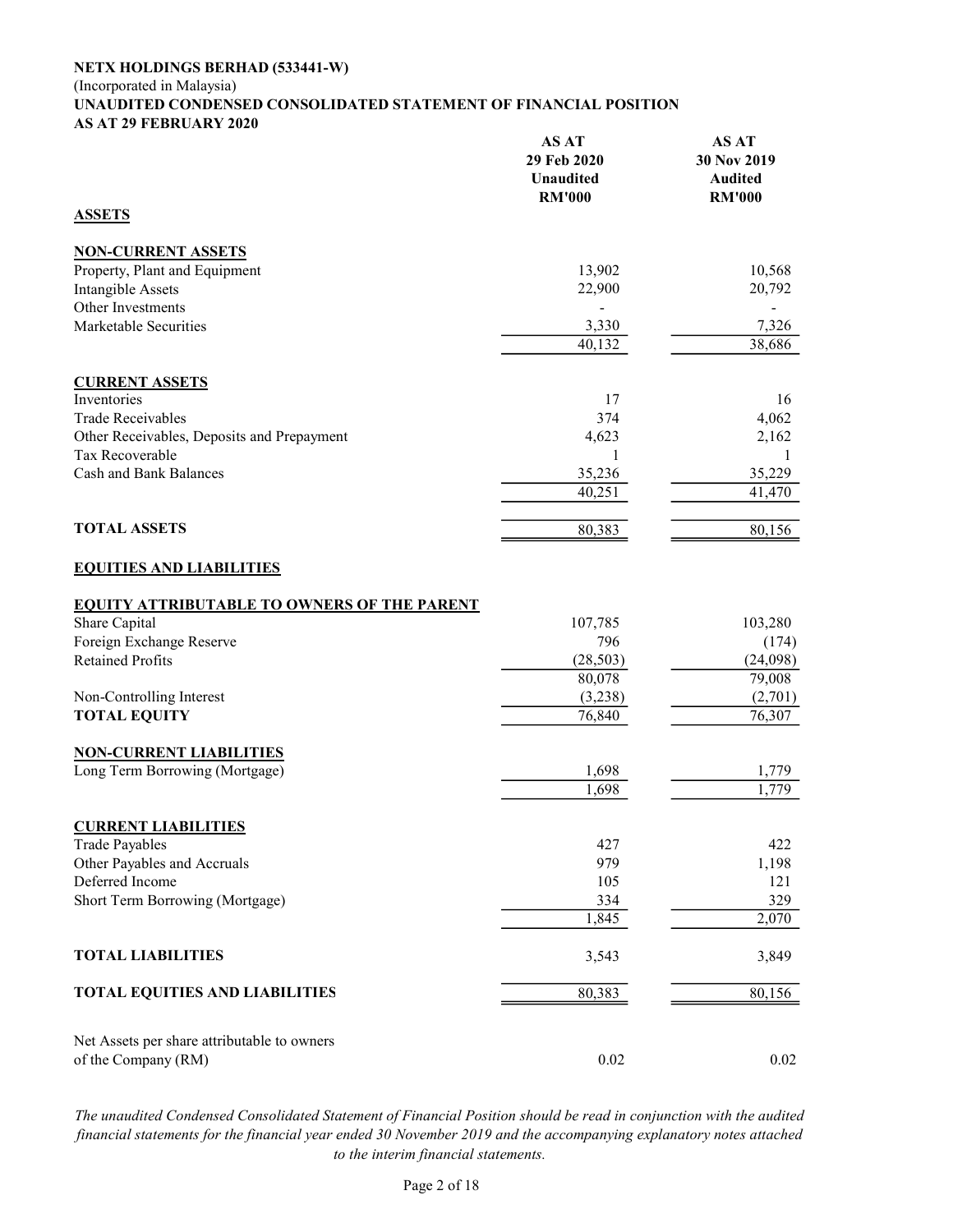#### (Incorporated in Malaysia) UNAUDITED CONDENSED CONSOLIDATED STATEMENT OF CHANGES IN EQUITY FOR YEAR TO DATE ENDED 29 FEBRUARY 2020

|                                                                                             |                                 |                                 |                                 | <b>ATTRIBUTABLE TO OWNER OF THE PARENT -</b>            |                                |                               |                                  |                                |
|---------------------------------------------------------------------------------------------|---------------------------------|---------------------------------|---------------------------------|---------------------------------------------------------|--------------------------------|-------------------------------|----------------------------------|--------------------------------|
|                                                                                             |                                 | <b>NON - DISTRIBUTABLE</b>      |                                 |                                                         | DISTRIBUTABLE -                |                               |                                  |                                |
|                                                                                             | <b>SHARE</b>                    | <b>SHARE OPTION WARRANT</b>     |                                 | <b>FOREIGN</b><br><b>ACCUMULATED</b><br><b>EXCHANGE</b> |                                |                               | <b>NON</b><br><b>CONTROLLING</b> | <b>TOTAL</b>                   |
|                                                                                             | <b>CAPITAL</b><br><b>RM'000</b> | <b>RESERVE</b><br><b>RM'000</b> | <b>RESERVE</b><br><b>RM'000</b> | <b>RESERVE</b><br><b>RM'000</b>                         | <b>LOSSES</b><br><b>RM'000</b> | <b>TOTAL</b><br><b>RM'000</b> | <b>INTEREST</b><br><b>RM'000</b> | <b>EQUITY</b><br><b>RM'000</b> |
| As at 1 December 2019                                                                       | 103,280                         |                                 |                                 | (174)                                                   | (24,098)                       | 79,008                        | (2,701)                          | 76,307                         |
| Total Comprehensive income<br>for the financial period                                      |                                 |                                 |                                 | 970                                                     | (4,405)                        | (3,435)                       | (537)                            | (3,972)                        |
| Transactions with owners:                                                                   |                                 |                                 |                                 |                                                         |                                |                               |                                  |                                |
| Share Issuance                                                                              |                                 | $\overline{\phantom{0}}$        |                                 |                                                         |                                |                               |                                  |                                |
| Share options granted under SIS                                                             |                                 | 505                             |                                 |                                                         |                                | 505                           |                                  | 505                            |
| Issuance of shares under SIS                                                                | 4,505                           | (505)                           |                                 |                                                         |                                | 4,000                         |                                  | 4,000                          |
| As at 29 February 2020                                                                      | 107,785                         |                                 |                                 | 796                                                     | (28, 503)                      | 80,078                        | (3,238)                          | 76,840                         |
| As at 1 December 2018 **                                                                    | N/A                             | N/A                             | N/A                             | N/A                                                     | N/A                            | N/A                           | N/A                              | N/A                            |
| Net profit for the financial year representing<br>total comprehensive income for the period | N/A                             | N/A                             | N/A                             | N/A                                                     | N/A                            | N/A                           | N/A                              | N/A                            |
| Transactions with owners:                                                                   |                                 |                                 |                                 |                                                         |                                |                               |                                  |                                |
| Share issuance during the year                                                              | N/A                             | N/A                             | N/A                             | N/A                                                     | N/A                            | N/A                           | N/A                              | N/A                            |
| Share options granted under SIS                                                             | N/A                             | N/A                             | N/A                             | N/A                                                     | N/A                            | N/A                           | $\rm N/A$                        | N/A                            |
| Issuance of shares under SIS                                                                | N/A                             | N/A                             | N/A                             | N/A                                                     | N/A                            | N/A                           | $\rm N/A$                        | N/A                            |
| As at 28 February 2019                                                                      | N/A                             | N/A                             | N/A                             | N/A                                                     | N/A                            | N/A                           | N/A                              | N/A                            |

\*\* There are no comparative figures disclosed for the preceding year following the change in the financial year end from 30 June to 30 November

The unaudited Condensed Statement of Changes in Equity should be read in conjunction with the audited financial statements for the financial year ended 30 November 2019 and the accompanying explanatory notes attached to the interim financial statements.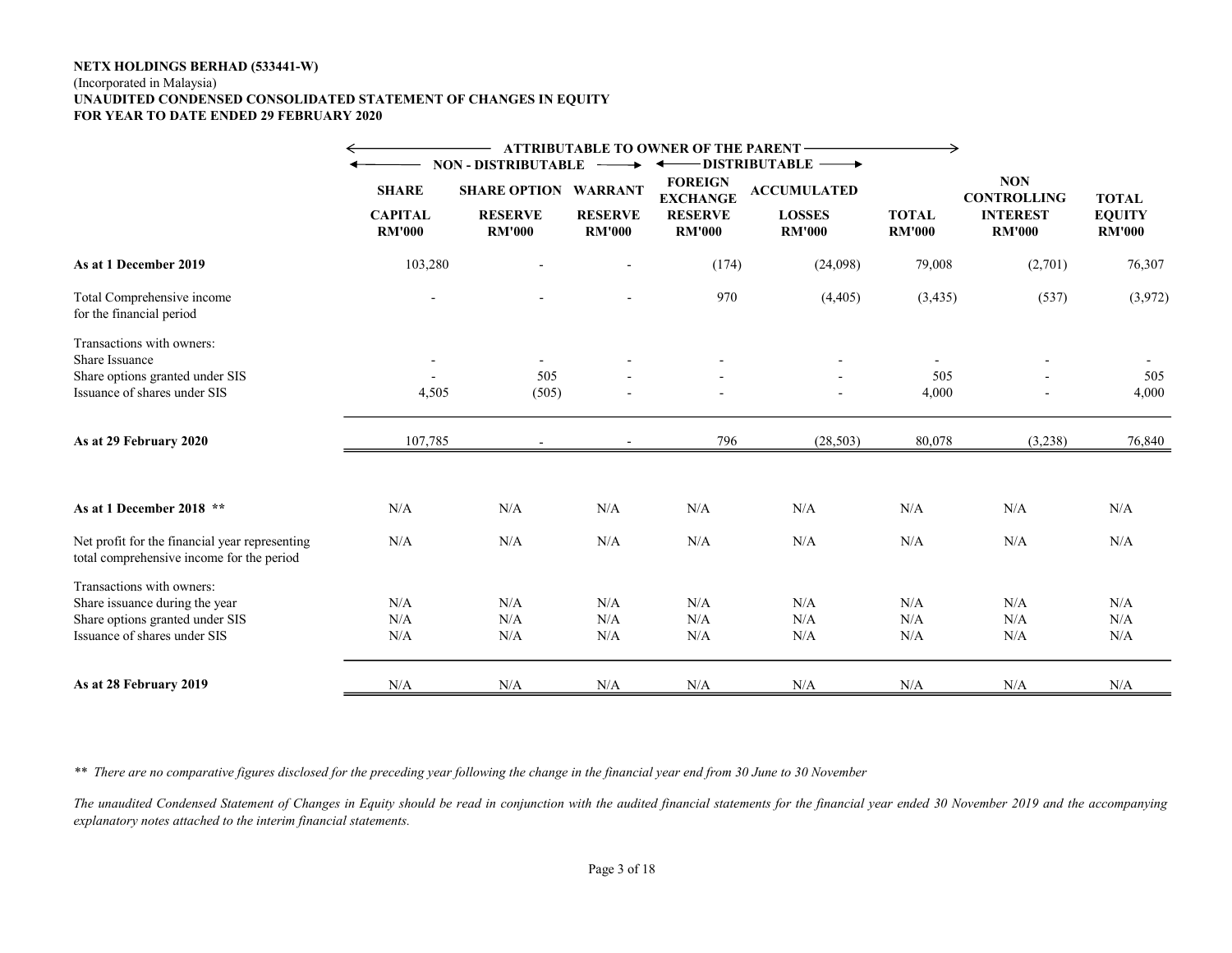### (Incorporated in Malaysia)

#### UNAUDITED CONDENSED CONSOLIDATED STATEMENT OF CASH FLOWS FOR YEAR TO DATE ENDED 29 FEBRUARY 2020

|                                                                                         | <b>CURRENT YEAR</b> | PRECEDING YEAR |
|-----------------------------------------------------------------------------------------|---------------------|----------------|
|                                                                                         | <b>TO DATE</b>      | <b>TO DATE</b> |
|                                                                                         | 29/02/2020          | 29/02/2019     |
|                                                                                         | <b>RM'000</b>       | **             |
| <b>CASH FLOWS FROM OPERATING ACTIVITIES</b>                                             |                     |                |
| Profit / (Loss) before taxation                                                         | (4,915)             | N/A            |
| Adjustment for:                                                                         |                     |                |
| Depreciation of property, plant and equipment                                           | 333                 | N/A            |
| Amortisation of intangible assets                                                       | 300                 | N/A            |
| Amortisation of deferred income                                                         | (66)                | N/A            |
| Share-based payment expenses accrued                                                    | 505                 | N/A            |
| Property, plant and equipment written off                                               | 1                   | N/A            |
| Loss on fair value revaluation on investment                                            | 3,918               | N/A            |
| Unrealised foreign exchange (gain)/loss                                                 | 192                 | N/A            |
| Interest expense                                                                        | 30                  | N/A            |
| Interest income                                                                         | (3)                 | N/A            |
|                                                                                         |                     |                |
| Operating (loss)/profit before working capital changes                                  | 295                 | N/A            |
| Decrease / (Increase) in current assets                                                 | (2,285)             | N/A            |
| Increase / (Decrease) in current liabilities                                            | (110)               | N/A            |
| Advance receipts for deferred income                                                    | 50                  | N/A            |
| <b>Cash Used in Operations</b>                                                          | (2,050)             | N/A            |
| Tax Refund / (Paid)                                                                     | (1)                 | N/A            |
| Interest received                                                                       | 3                   | N/A            |
| Interest paid                                                                           | (30)                | N/A            |
| <b>Net Cash Used in Operations</b>                                                      | (2,078)             | N/A            |
| <b>CASH FLOWS FROM INVESTING ACTIVITIES</b>                                             |                     |                |
| Purchase of property, plant and equipment                                               | (83)                | N/A            |
| Acquisition of intangible assets                                                        | (2,081)             | N/A            |
| <b>Net Cash From/(Used in) Investing Activities</b>                                     | (2,164)             | N/A            |
| <b>CASH FLOW FROM FINANCING ACTIVITIES</b>                                              |                     |                |
| Proceed from issuance of shares                                                         | 4,000               | N/A            |
| Repayment of term loans                                                                 | (76)                | N/A            |
| <b>Net Cash Used in Financing Activities</b>                                            | 3,924               | N/A            |
| NET CHANGE IN CASH AND CASH EQUIVALENTS                                                 | (318)               | N/A            |
| CASH AND CASH EQUIVALENTS BROUGHT FORWAL                                                | 35,229              | N/A            |
| EFFECT ON FOREIGN CURRENCY TRANSLATION                                                  | 325                 | N/A            |
| <b>CASH AND CASH EQUIVALENTS CARRIED FORW.</b>                                          | 35,236              | N/A            |
| Cash and cash equivalents at end of year consist of :-<br><b>Cash and bank balances</b> | 35,236              | N/A            |

\*\* There are no comparative figures disclosed for the preceding year following the change in the financial year end from 30 June to 30 November

The unaudited Condensed Consolidated Statement of Cash Flow should be read in conjunction with the audited financial statements for the financial period ended 30 November 2019 and the accompanying explanatory notes attached to the interim financial statements.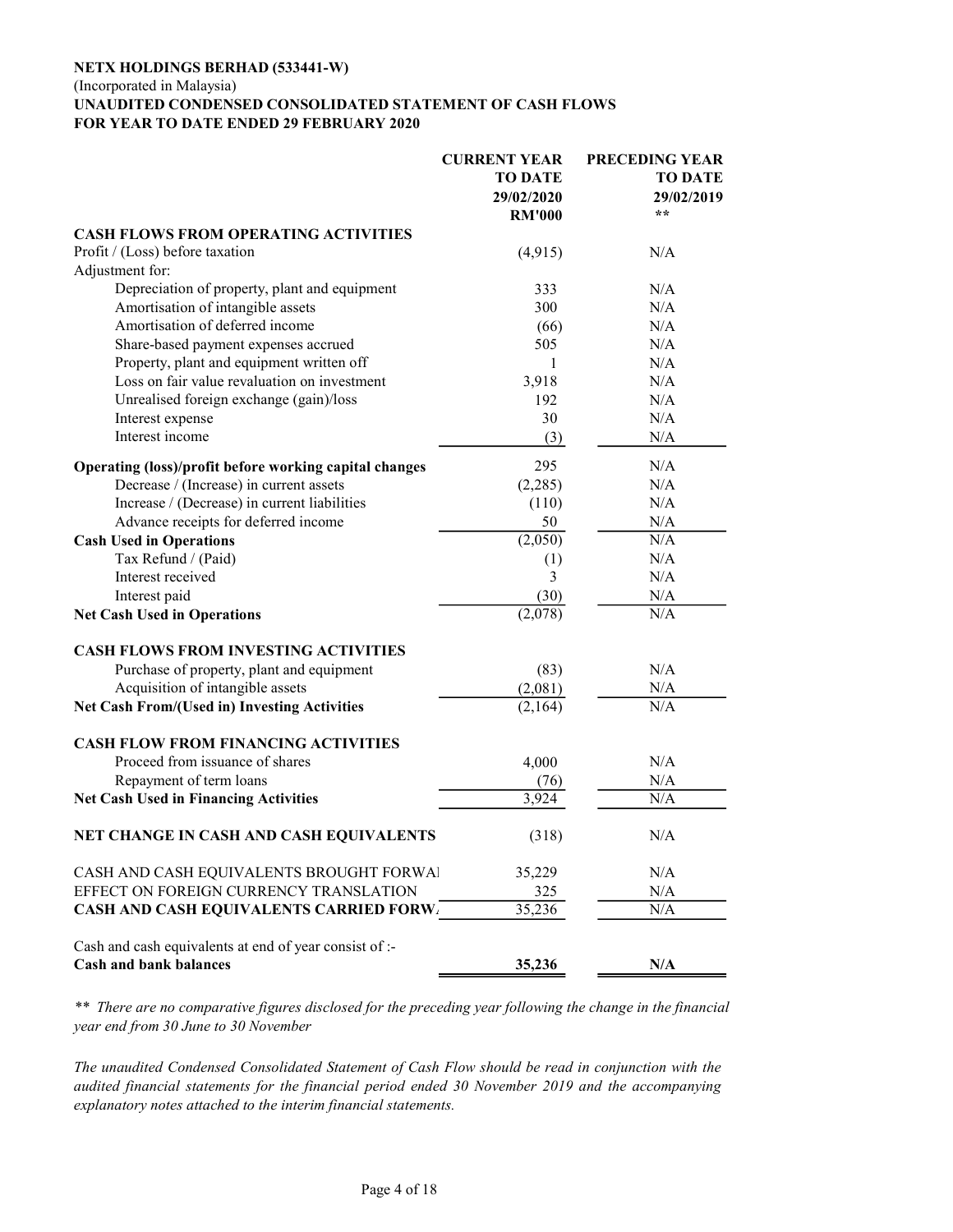(Incorporated in Malaysia)

# NOTES TO THE FINANCIAL STATEMENTS FOR CURRENT QUARTER AND YEAR TO DATE ENDED 29 FEBRUARY 2020

### A. EXPLANATORY NOTES

### A1 BASIS OF PREPARATION OF THE FINANCIAL STATEMENTS

 The interim financial statements are unaudited and have been prepared in accordance with Malaysian Financial Reporting Standards ("MFRS") 134 "Interim Financial Reporting" and Paragraph 9.22 of the Listing Requirements of Bursa Malaysia Securities Berhad ("Bursa Securities") for the ACE Market.

 The report should be read in conjunction with the audited financial statements of the Group for period ended 30 November 2019. The explanatory notes attached to the quarterly financial report provide an explanation on events and transactions that are significant to an understanding of the changes in the financial position and performance of the Group since the financial period ended 30 November 2019.

 The accounting policies and methods of computation adopted by the Group in the quarterly financial report are consistent with those adopted in the audited financial statements of the Group for the financial period ended 30 November 2019 except for the adoption of the following MFRS and Amendments to MFRS:

|                           |                                                                           | Effective for annual |
|---------------------------|---------------------------------------------------------------------------|----------------------|
|                           |                                                                           | periods beginning    |
|                           | MFRS and IC Interpretations (Including the Consequential Amendments)      | on or after          |
| MFRS 16                   | Leases                                                                    | 1 January 2019       |
| Amendments to MFRS 9      | Financial Instruments – Prepayment Features<br>with Negative Compensation | 1 January 2019       |
| Amendments to MFRS<br>119 | Employees Benefits - Plan Amendment,<br><b>Curtailment or Settlement</b>  | 1 January 2019       |
| Amendments to MFRS<br>128 | Investments in Associates and Joint Ventures                              | 1 January 2019       |
|                           | Annual Improvements to MFRS standards 2015 - 2017 Cycle                   | 1 January 2019       |
| IC Interpretation 23      | Uncertainty over Income Tax Treatments                                    | 1 January 2019       |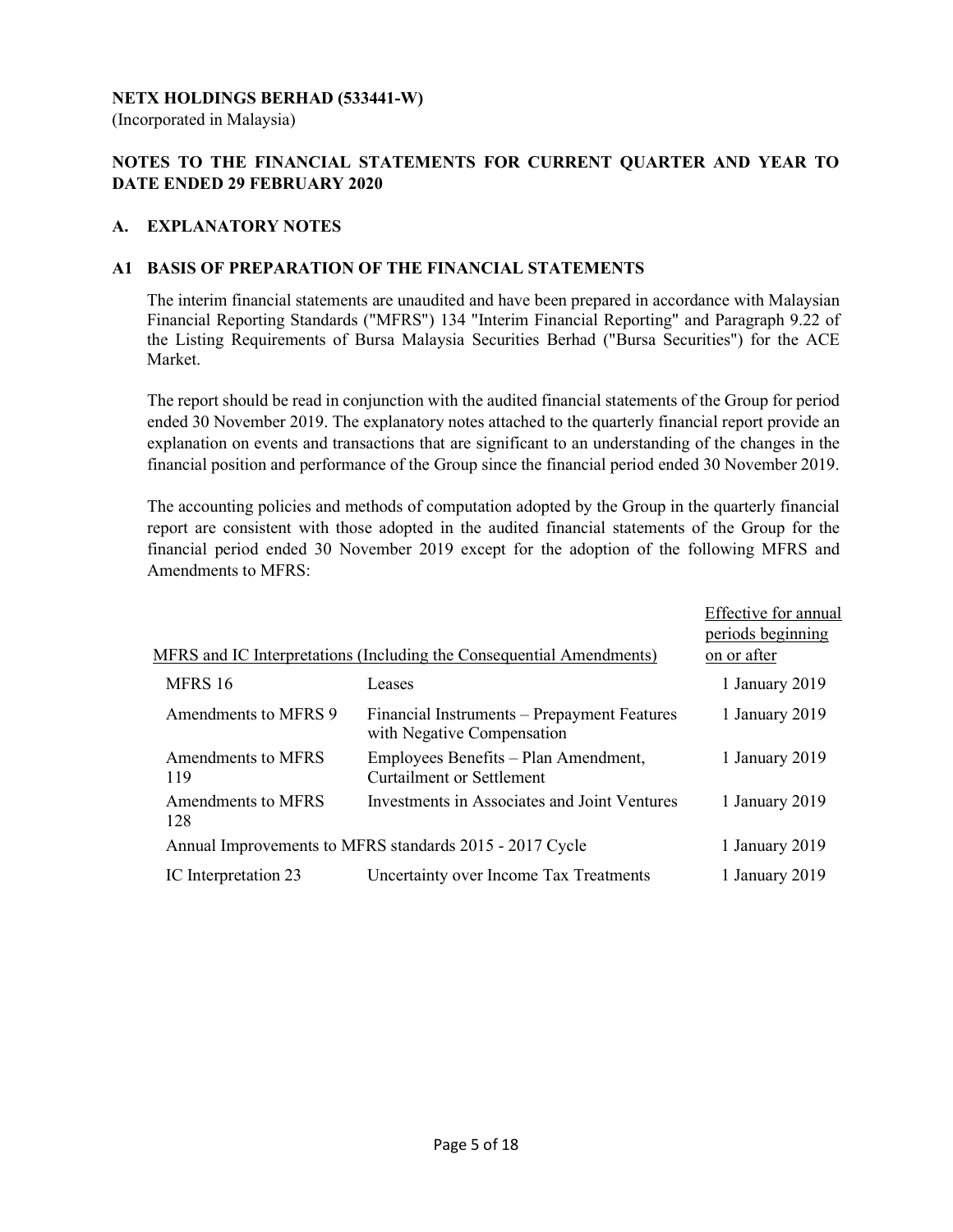### A1 BASIS OF PREPARATION OF THE FINANCIAL STATEMENTS (CONTINUED)

The adoption of the above pronouncements did not have material impact on the financial statements of the Group, except as follows:

#### MFRS 16 Leases

MFRS 16, which upon the effective date will supersede MFRS 117 Leases, introduces a single lessee accounting model and requires a lessee to recognise assets and liabilities for all leases with a term of more than 12 months, unless the underlying asset is of low value. Specifically, under MFRS 16, a lessee is required to recognise a right-of-use asset representing its right to use the underlying leased asset and a lease liability representing its obligation to make lease payments. Accordingly, a lessee should recognise depreciation of the right-of-use asset and interest on the lease liability, and also classifies cash repayments of the lease liability into a principal portion and an interest portion and presents them in the statement of cash flows. Also, the right-of- use asset and the lease liability are initially measured on a present value basis. The measurement includes non- cancellable lease payments and also includes payments to be made in optional periods if the lessee is reasonably certain to exercise an option to extend the lease, or not to exercise an option to terminate the lease. This accounting treatment is significantly different from the lessee accounting for leases that are classified as operating leases under the predecessor standard, MFRS 117.

In respect of the lessor accounting, MFRS 16 substantially carries forward the lessor accounting requirements in MFRS 117. Accordingly, a lessor continues to classify its leases as operating leases or finance leases, and to account for those two types of leases differently.

The Group is currently assessing the impact of adoption of MFRS 16. As at the date of authorisation of issue of the interim financial statements, this assessment process is still on-going. Thus, the impact of adoption cannot be determined and estimated reliably now until the process is complete.

The following MFRS and Amendments to MFRS have been issued by MASB but are not yet effective to the Group:

|                                 |                                                                          | Effective for annual |
|---------------------------------|--------------------------------------------------------------------------|----------------------|
|                                 |                                                                          | periods beginning    |
|                                 | MFRS and IC Interpretations (Including the Consequential Amendments)     | on or after          |
| Amendments to MFRS 2            | <b>Share-Based Payment</b>                                               | 1 January 2020       |
| Amendments to MFRS 3            | <b>Business Combinations</b>                                             | 1 January 2020       |
| Amendment to MFRS 6             | Exploration for and Evaluation of Mineral<br>Resources                   | 1 January 2020       |
| Amendment to MFRS 14            | <b>Regulatory Deferral Accounts</b>                                      | 1 January 2020       |
| Amendment to MFRS<br>101        | Presentation of Financial Reporting                                      | 1 January 2020       |
| Amendment to MFRS<br>108        | Accounting Policies, Change in Accounting<br><b>Estimates and Errors</b> | 1 January 2020       |
| <b>Amendment to MFRS</b><br>134 | <b>Interim Financial Reporting</b>                                       | 1 January 2020       |
| <b>Amendment to MFRS</b><br>137 | Provisions, Contingent Liabilities and<br><b>Contingent Assets</b>       | 1 January 2020       |
| <b>Amendment to MFRS</b><br>138 | <b>Intangible Assets</b>                                                 | 1 January 2020       |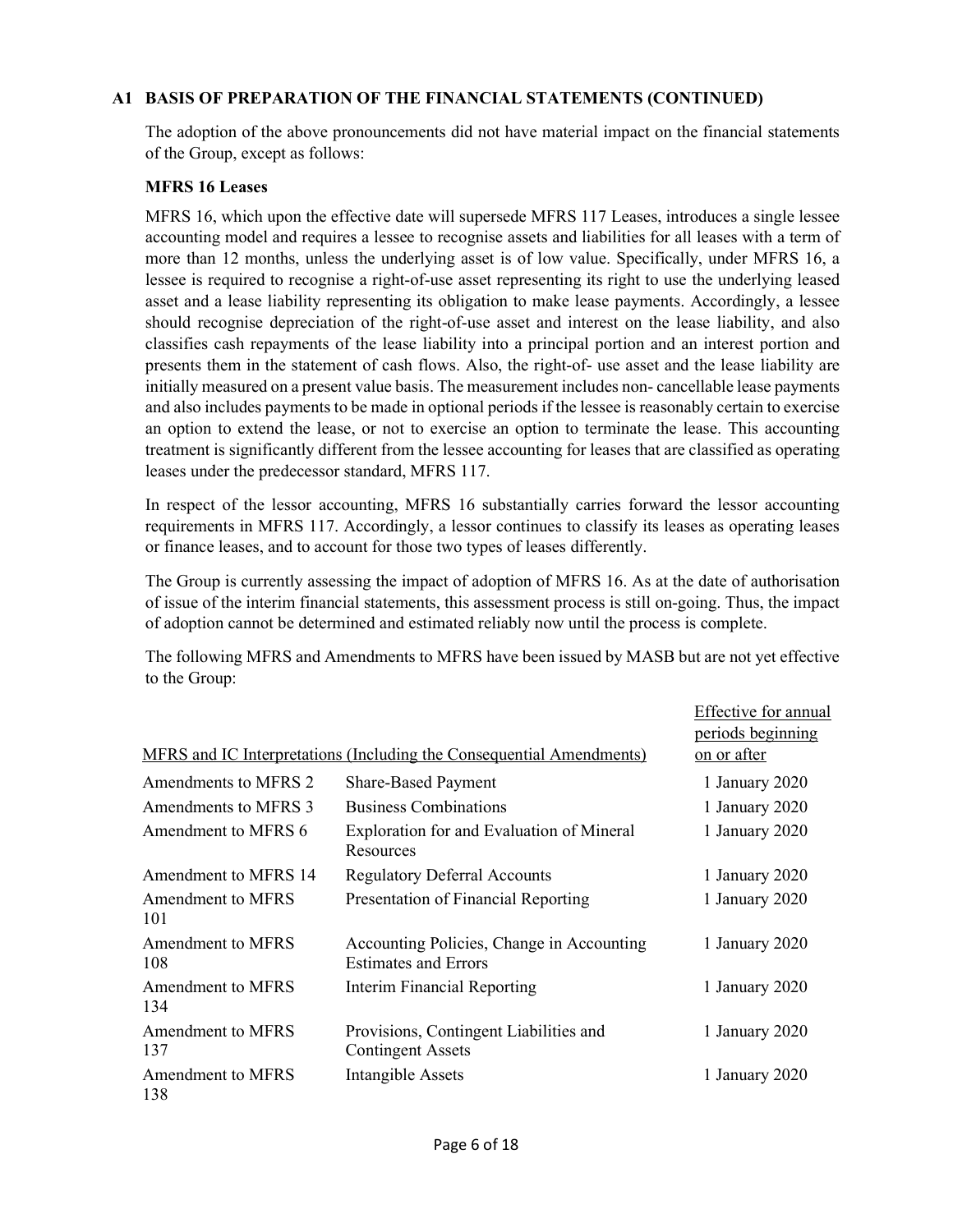| Amendment to IC<br>Interpretation 12                                                                             | <b>Services Concession Arrangements</b>                                                   | 1 January 2020                   |
|------------------------------------------------------------------------------------------------------------------|-------------------------------------------------------------------------------------------|----------------------------------|
| Amendment to IC<br>Interpretation 19                                                                             | Extinguishing Financial Liabilities with Equity<br>Instruments                            | 1 January 2020                   |
| Amendment to IC<br>Interpretation 20                                                                             | Stripping cost in the Production Phase of a<br>Surface Mine                               | 1 January 2020                   |
| Amendment to IC<br>Interpretation 22                                                                             | Foreign Currency Transactions and Advance<br>Consideration                                | 1 January 2020                   |
| Amendment to IC<br>Interpretation 132                                                                            | Intangible Assets – Web Site Costs                                                        | 1 January 2020                   |
| Amendment to MFRS 9,<br>139 and 7                                                                                | Interest Rate Benchmark Reform                                                            | 1 January 2020                   |
| MFRS 17                                                                                                          | Insurance Contracts #                                                                     | 1 January 2021                   |
| Amendments to MFRS 10<br>and $128$                                                                               | Sales or Contribution of Assets between an<br>Investor and its Associate or Joint Venture | Deferred until<br>further notice |
| $M_{11}$ and $L_{12}$ and $L_{13}$ and $L_{14}$ and $L_{15}$ and $L_{16}$ and $L_{17}$ and $L_{18}$ and $L_{19}$ |                                                                                           |                                  |

# Not applicable to the Group's existing activities

# A2 SEASONAL OR CYCLICAL FACTORS

The business operations of the Group are not subject to any seasonal or cyclical factors.

### A3 UNUSUAL ITEMS DUE TO THEIR NATURE, SIZE OR INCIDENCE

 There were no unusual items affecting assets, liabilities, equity, net income or cash flows during current quarter ended 29 February 2020.

## A4 CHANGES IN ESTIMATES

 There were no changes in estimates that have had any material effect on current quarter ended 29 February 2020.

## A5 DEBT AND EQUITY SECURITIES

 There were no issuances, cancellations, repurchases, resale and repayments of debt and equity securities during current quarter ended 29 February 2020 other than as disclosed below:

1) 50,000,000 ordinary shares were issued under Share Issuance Scheme on 27 December 2019, 20 January 2020, 11 February 2020 and 27 February 2020.

### A6 DIVIDENDS PAID

No dividends were paid during current quarter ended 29 February 2020.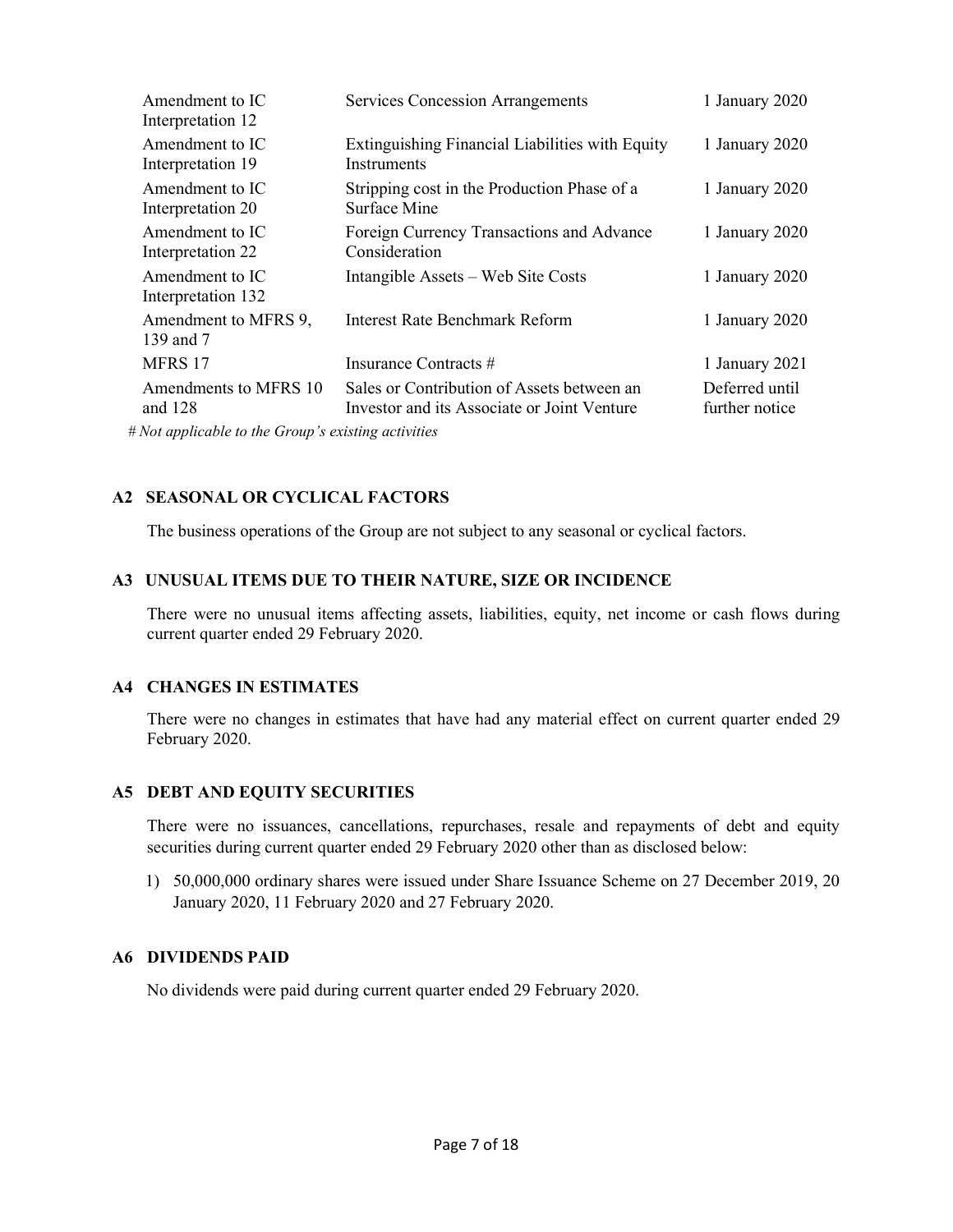# A7 SEGMENTAL INFORMATION

The Group's operating segments are classified according to the nature of activities as follow:-

| Electronic Payment services |                      | : Involved in terminal and other related services.                                                                                                                                                                                                        |
|-----------------------------|----------------------|-----------------------------------------------------------------------------------------------------------------------------------------------------------------------------------------------------------------------------------------------------------|
|                             |                      | Non-electronic Payment services : Involved in provision of turnkey solutions on the network<br>infrastructure, security management, research and development<br>of software, system design, integration and installation and<br>provision of IT services. |
| GEM                         | $\ddot{\phantom{0}}$ | Involved in provision of reservation and planning services and<br>its related solutions.                                                                                                                                                                  |

|                                               | <b>Electronic</b><br>payment<br>services<br><b>RM'000</b> | Non-<br>electronic<br>payment<br>services<br><b>RM'000</b> | <b>GEM</b><br><b>RM'000</b> | <b>Elimination</b><br><b>RM'000</b> | <b>Total</b><br><b>RM'000</b> |
|-----------------------------------------------|-----------------------------------------------------------|------------------------------------------------------------|-----------------------------|-------------------------------------|-------------------------------|
| 2020                                          |                                                           |                                                            |                             |                                     |                               |
| Revenue                                       |                                                           |                                                            |                             |                                     |                               |
| External revenue                              | 127                                                       | 3,508                                                      | 27                          |                                     | 3,662                         |
| Inter-company                                 | 88                                                        |                                                            |                             | (88)                                |                               |
|                                               | 215                                                       | 3,508                                                      | 27                          | (88)                                | 3,662                         |
| <b>Results</b>                                |                                                           |                                                            |                             |                                     |                               |
| Segment operating profit/(loss)               | (266)                                                     | 1,204                                                      | (1, 134)                    |                                     | (196)                         |
| Other operating income                        |                                                           |                                                            |                             |                                     | 35                            |
| Other operating expenses                      |                                                           |                                                            |                             |                                     | (4, 724)                      |
| Finance costs                                 |                                                           |                                                            |                             |                                     | (30)                          |
| Loss before taxation                          |                                                           |                                                            |                             |                                     | (4,915)                       |
| Tax expenses                                  |                                                           |                                                            |                             |                                     | (1)                           |
| Loss after taxation                           |                                                           |                                                            |                             |                                     | (4,916)                       |
| Non-controlling interests                     |                                                           |                                                            |                             |                                     | 511                           |
| Loss attributable to owners of<br>the Company |                                                           |                                                            |                             |                                     | (4,405)                       |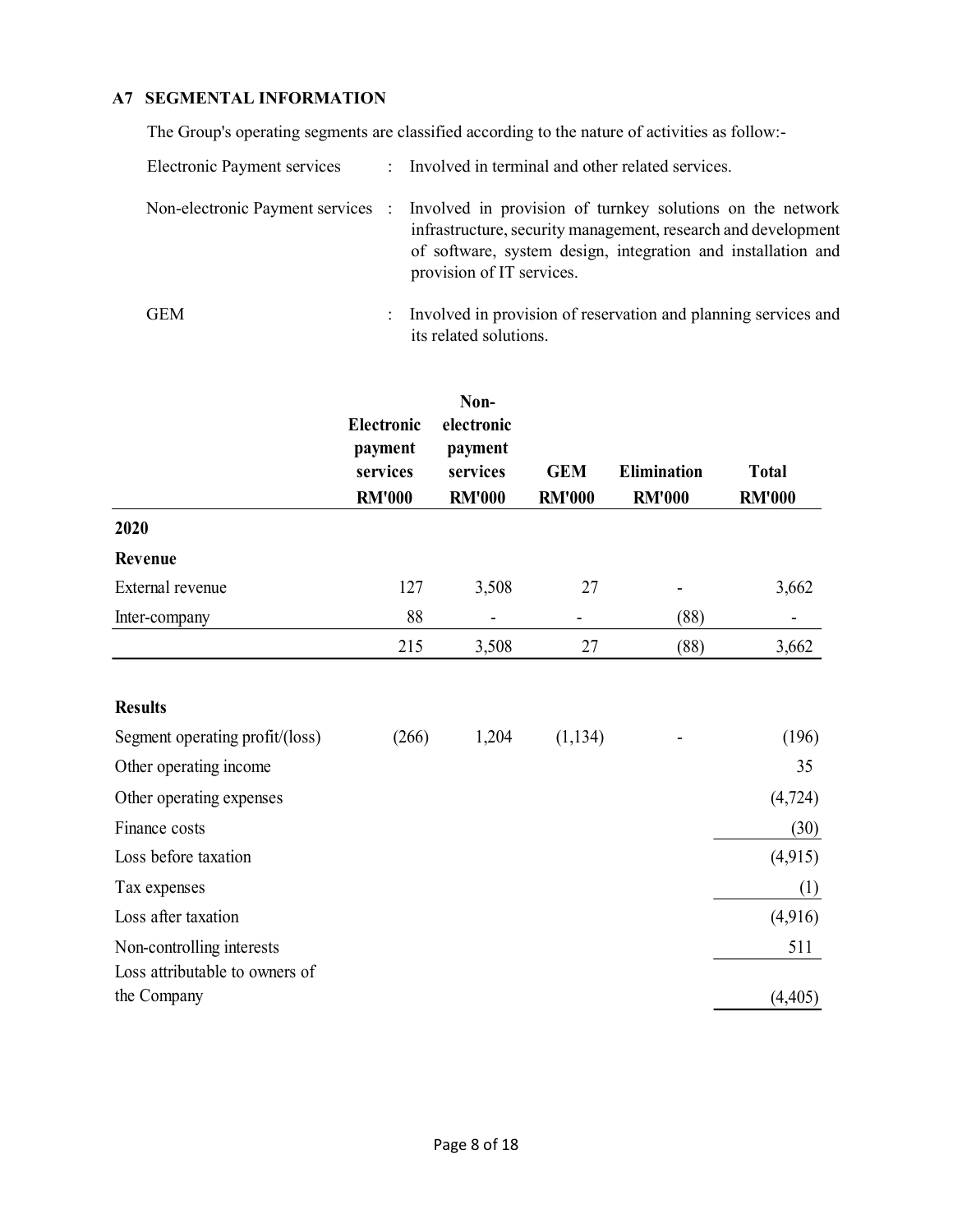### A7 SEGMENTAL INFORMATION (CONTINUED)

|                                         | <b>Electronic</b><br>payment<br>services<br><b>RM'000</b> | Non-<br>electronic<br>payment<br>services<br><b>RM'000</b> | <b>GEM</b><br><b>RM'000</b> | <b>Elimination</b><br><b>RM'000</b> | <b>Total</b><br><b>RM'000</b> |
|-----------------------------------------|-----------------------------------------------------------|------------------------------------------------------------|-----------------------------|-------------------------------------|-------------------------------|
| <b>Segments assets</b>                  | 30,347                                                    | 27,996                                                     | 18,710                      |                                     | 77,053                        |
| Other investments and market securities |                                                           |                                                            |                             |                                     | 3,330                         |
| Total assets                            |                                                           |                                                            |                             |                                     | 80,383                        |
| <b>Segments liabilities</b>             | 140                                                       | 1,262                                                      | 109                         |                                     | 1,511                         |
| Term loan                               |                                                           |                                                            |                             |                                     | 2,032                         |
| <b>Total liabilities</b>                |                                                           |                                                            |                             |                                     | 3,543                         |

### A8 VALUATION OF PROPERTY, PLANT AND EQUIPMENT

There were no valuation undertaken for property, plant and equipment.

### A9 CHANGES IN THE COMPOSITION OF THE GROUP

On 28 February 2020, Gem Live Sdn Bhd, a wholly-owned subsidiary company had incorporated a new subsidiary company namely Gem Excite Sdn Bhd. There were no other changes in the composition of the Group during current quarter ended 29 February 2020.

## A10 CONTINGENT LIABILITIES

There were no material contingent liabilities not provided for as at the date of this report.

### A11 SIGNIFICANT EVENTS DURING THE INTERIM REPORTING PERIOD

- 1) On 18 December 2019, 50,000,000 share options were offered to eligible employee at an exercise price of option of RM0.02 each.
- 2) On 9 January 2020, the Company proposed to undertake private placement of up to 10% of total number of issued shares of the Company to independent third party investors, as disclosed in note B7.
- 3) On 13 January 2020, 50,000,000 share options were offered to eligible employee at an exercise price of option of RM0.02 each.
- 4) On 5 February 2020, 50,000,000 share options were offered to eligible employee at an exercise price of option of RM0.02 each.
- 5) On 21 February 2020, 50,000,000 share options were offered to eligible employee at an exercise price of option of RM0.02 each.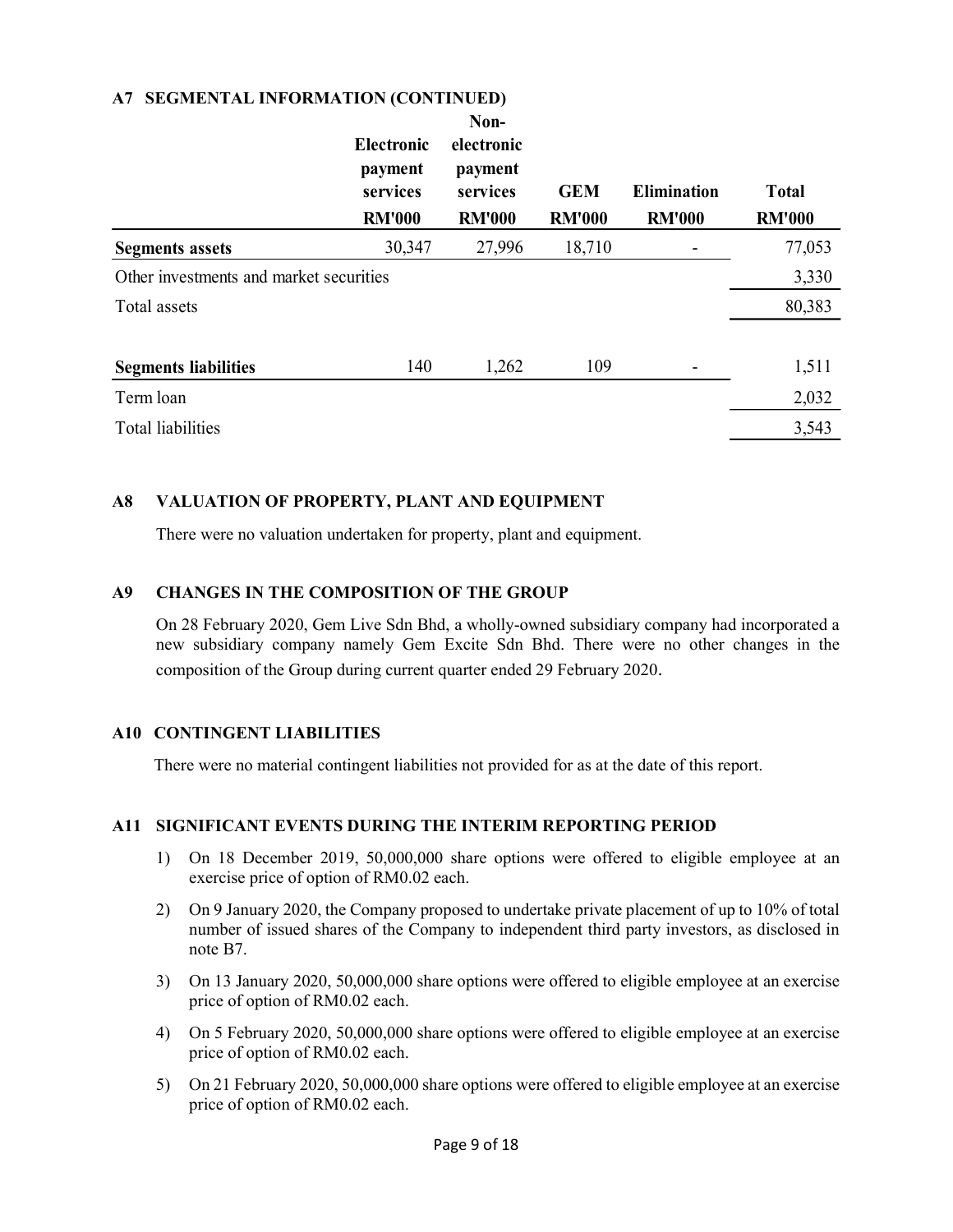#### A13 MATERIAL EVENTS SUBSEQUENT TO THE INTERIM REPORTING PERIOD

- 1) On 2 March 2020, 60,000,000 share options were offered to eligible employee at an exercise price of option of RM0.0175 each.
- 2) On 17 March 2020, the Company has incorporated a new subsidiary company namely E-Fx Sdn Bhd.
- 3) On 6 April 2020, Gem Live Sdn Bhd ("GEM"), an indirect wholly-owned subsidiary had entered into a Memorandum of Understanding with Lambomove Sdn Bhd (formerly known as Oriented Media Services Sdn Bhd) ("Lambomove") for the appointment of Lambomove as GEM's food delivery service provider to its customers.
- 4) On 21 April 2020, 221,900,000 share options were offered to eligible employee at an exercise price of option of RM0.01 each.
- 5) On 29 April 2020, E-Fx Sdn Bhd, a wholly-owned subsidiary company, had entered into a collaboration agreement with Finexia Securities Ltd to introduce, promote and operate the Pointto-Point currency exchange digital platform with an inbuilt e-wallet function in Australia.
- 6) On 30 April 2020, 66,603,500 share options were offered to eligible employee at an exercise price of option of RM0.01 each.
- 7) On 14 May 2020, 19,981,000 share options were offered to eligible employee at an exercise price of option of RM0.0125 each.

#### A14 CAPITAL COMMITMENTS

The amount of commitments not provided for as at 29 February 2020 is as follows:

| Approved and contracted for:                                 | USD'000 | RM'000 |
|--------------------------------------------------------------|---------|--------|
| Registered share capital of FFUTL to be paid up by year 2048 | 8.889   |        |

#### A15 RELATED PARTY TRANSACTIONS

 There were no significant transactions with related parties during current quarter ended 29 February 2020.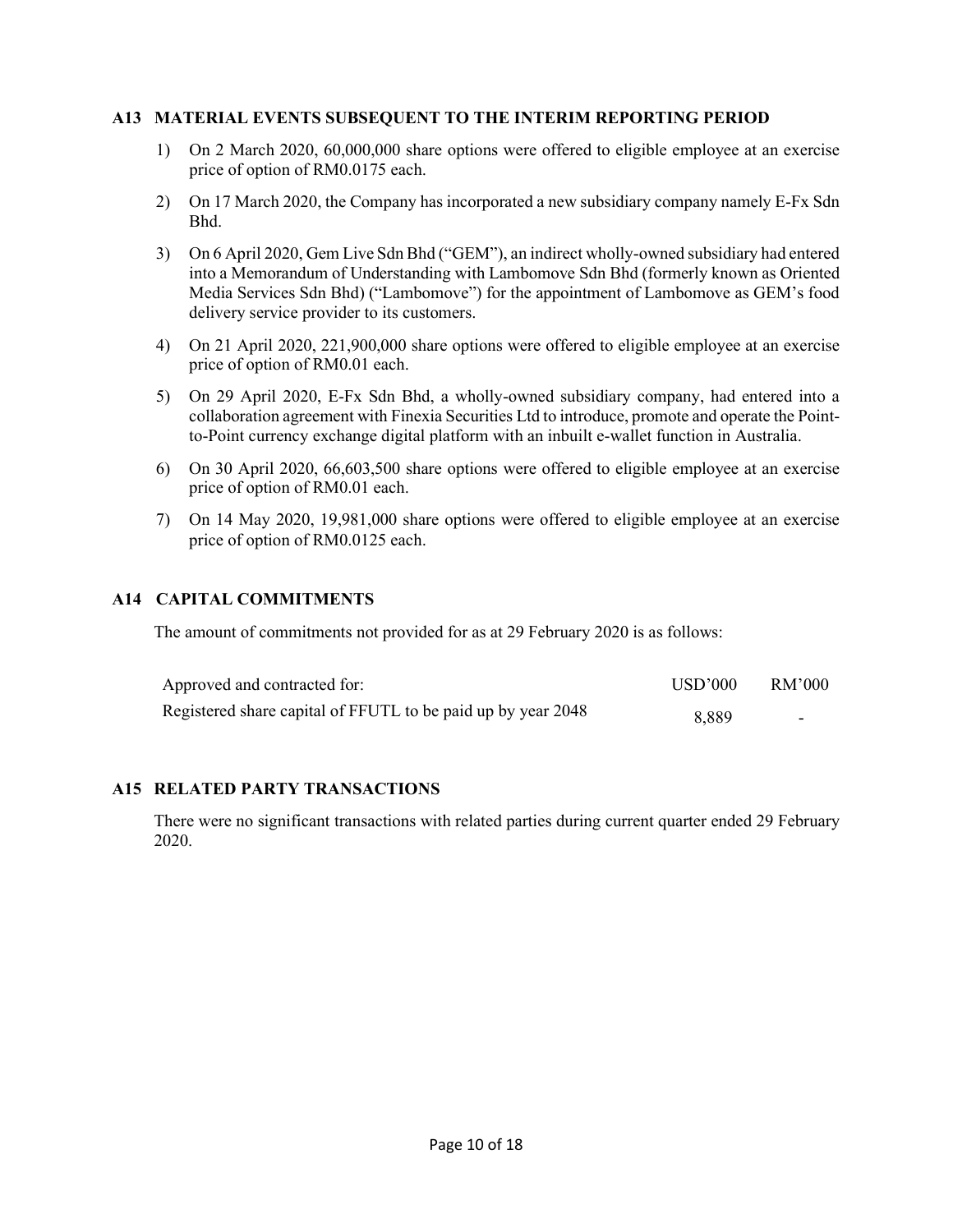|                               |               | <b>Individual Quarter</b> |                | <b>Cumulative Quarter</b> |               |               |                |               |
|-------------------------------|---------------|---------------------------|----------------|---------------------------|---------------|---------------|----------------|---------------|
|                               | <b>Ended</b>  | <b>Ended</b>              |                |                           | <b>Ended</b>  | <b>Ended</b>  |                |               |
|                               | 29.2.2020     | 28.2.2019                 | <b>Changes</b> |                           | 29.2.2020     | 28.2.2019     | <b>Changes</b> |               |
| <b>Group Results</b>          | <b>RM'000</b> | <b>RM'000</b>             | <b>RM'000</b>  | $\frac{0}{0}$             | <b>RM'000</b> | <b>RM'000</b> | <b>RM'000</b>  | $\frac{0}{0}$ |
| Revenue                       | 3,662         | N/A                       |                |                           | 3,662         | N/A           |                |               |
| Gross Profit                  | 1,961         | N/A                       |                |                           | 1,961         | N/A           |                |               |
| Loss Before Interest and Tax  | (4,885)       | N/A                       |                |                           | (4,885)       | N/A           |                |               |
| Loss Before Tax               | (4,915)       | N/A                       |                |                           | (4,915)       | N/A           |                |               |
| Loss After Tax                | (4,916)       | N/A                       |                |                           | (4,916)       | N/A           |                |               |
| Loss Attributable to Ordinary |               |                           |                |                           |               |               |                |               |
| Equity Holders of the Company | (4,405)       | N/A                       |                |                           | (4, 405)      | N/A           |                |               |

# B1 PERFORMANCE REVIEW

For the current quarter ended 29 February 2020, the Group recorded revenue of RM3.66 million. The revenue mainly derived from project sales of network equipment and infrastructure in Non-Payment Services Segment and rental of EFTPOS terminal to merchants.

The Group recorded a loss before taxation for the current quarter of RM4.9 million, mainly due to loss on fair value adjustment on investment in MLAB System Berhad of RM3.9 million and share-based compensation expenses of RM0.5 million for share option granted to employees.

| Electronic Payment Services Segment |  |  |
|-------------------------------------|--|--|
|                                     |  |  |

|                                   | <b>Individual Quarter</b> |               |                | <b>Cumulative Quarter</b> |               |               |                |                |
|-----------------------------------|---------------------------|---------------|----------------|---------------------------|---------------|---------------|----------------|----------------|
|                                   | <b>Ended</b>              | <b>Ended</b>  |                |                           | <b>Ended</b>  | <b>Ended</b>  |                |                |
|                                   | 29.2.2020                 | 28.2.2019     | <b>Changes</b> |                           | 29.2.2020     | 28.2.2019     | <b>Changes</b> |                |
| <b>Electronic Payment Segment</b> | <b>RM'000</b>             | <b>RM'000</b> | <b>RM'000</b>  | $\frac{6}{9}$             | <b>RM'000</b> | <b>RM'000</b> | <b>RM'000</b>  | $\frac{6}{10}$ |
| Revenue                           | 127                       | N/A           |                |                           | 127           | N/A           |                |                |
| Gross Profit                      | 101                       | N/A           |                |                           | 101           | N/A           |                |                |
| Loss Before Interest and Tax      | (268)                     | N/A           |                |                           | (268)         | N/A           |                |                |
| Loss Before Tax                   | (268)                     | N/A           |                |                           | (268)         | N/A           |                |                |
| Loss After Tax                    | (268)                     | N/A           |                |                           | (268)         | N/A           |                |                |

For the current quarter ended 29 February 2020, Electronic payment services segment reported revenue of RM0.13 million. The revenue mainly derived from rental of EFTPOS terminal to merchants. The loss before tax of RM0.27 million mainly due to minimum resources required to service the merchants and the general administrative expenses.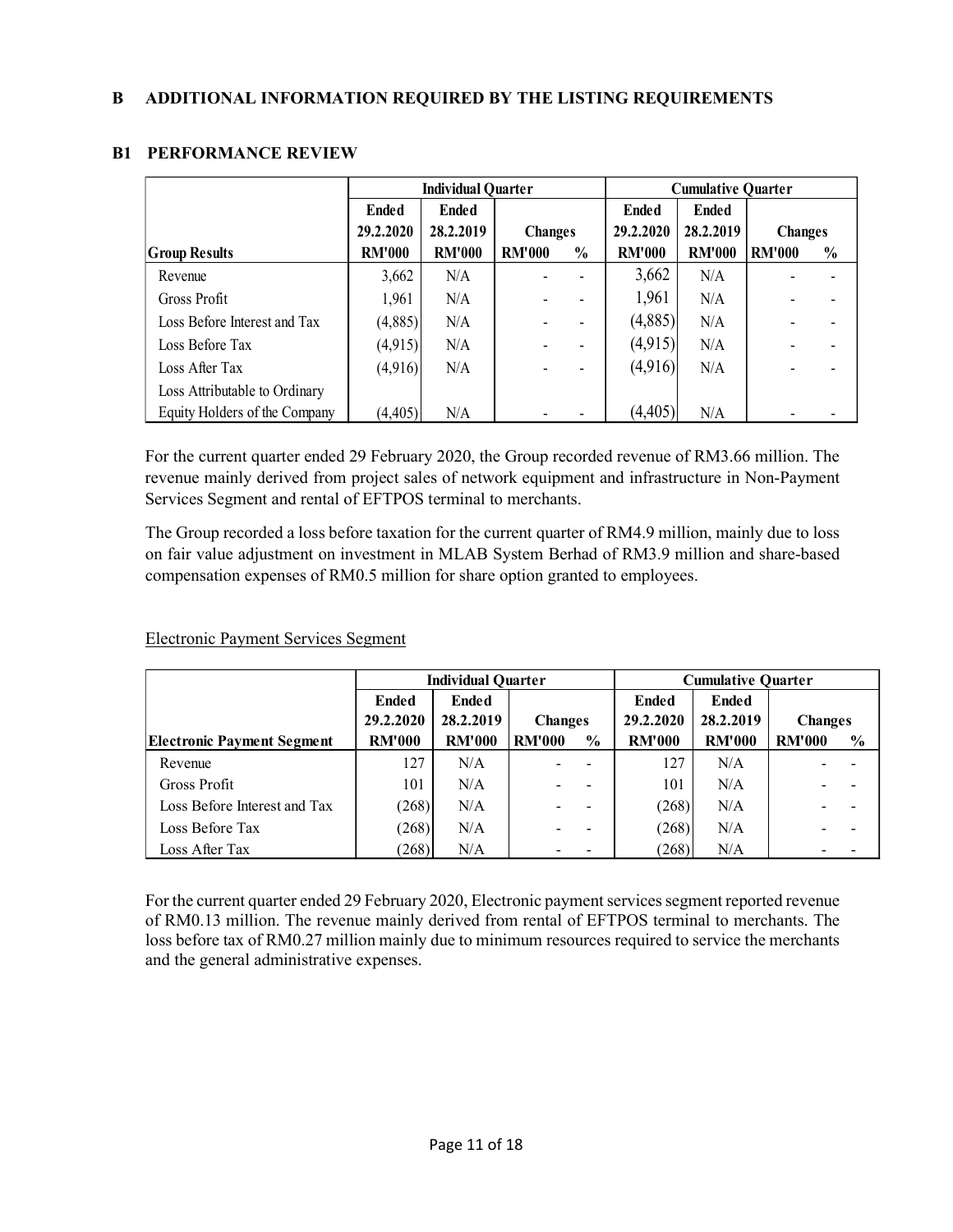## B1 PERFORMANCE REVIEW (CONTINUED)

|                                |               | <b>Individual Quarter</b> |                |                              | <b>Cumulative Quarter</b> |               |                |               |
|--------------------------------|---------------|---------------------------|----------------|------------------------------|---------------------------|---------------|----------------|---------------|
|                                | <b>Ended</b>  | <b>Ended</b>              |                |                              | <b>Ended</b>              | <b>Ended</b>  |                |               |
| Non-Electronic Payment         | 29.2.2020     | 28.2.2019                 | <b>Changes</b> |                              | 29.2.2020                 | 28.2.2019     | <b>Changes</b> |               |
| Segment                        | <b>RM'000</b> | <b>RM'000</b>             | <b>RM'000</b>  | $\frac{0}{0}$                | <b>RM'000</b>             | <b>RM'000</b> | <b>RM'000</b>  | $\frac{0}{0}$ |
| Revenue                        | 3,508         | N/A                       |                | $\blacksquare$               | 3,508                     | N/A           |                |               |
| Gross Profit                   | 1,920         | N/A                       |                | -                            | 1,920                     | N/A           |                |               |
| Profit Before Interest and Tax | 1,237         | N/A                       |                | $\blacksquare$               | 1,237                     | N/A           |                |               |
| Profit Before Tax              | 1,207         | N/A                       |                | $\qquad \qquad \blacksquare$ | 1,207                     | N/A           |                |               |
| Profit After Tax               | 1,206         | N/A                       |                | $\overline{\phantom{0}}$     | 1,206                     | N/A           |                |               |

Non-electronic Payment Services Segment

This segment achieved revenue of RM3.5 million in current quarter, mainly derived from project sales of network equipment and infrastructure. Currently this segment only supplies network equipment and infrastructure on a confirmed project basis. This segment achieved a profit before tax of RM1.21 million in current quarter.

|                              | <b>Individual Quarter</b> |               |                | <b>Cumulative Quarter</b> |               |               |                |               |
|------------------------------|---------------------------|---------------|----------------|---------------------------|---------------|---------------|----------------|---------------|
|                              | <b>Ended</b>              | <b>Ended</b>  |                |                           | <b>Ended</b>  | <b>Ended</b>  |                |               |
|                              | 29.2.2020                 | 28.2.2019     | <b>Changes</b> |                           | 29.2.2020     | 28.2.2019     | <b>Changes</b> |               |
| <b>GEM</b>                   | <b>RM'000</b>             | <b>RM'000</b> | <b>RM'000</b>  | $\frac{0}{0}$             | <b>RM'000</b> | <b>RM'000</b> | <b>RM'000</b>  | $\frac{0}{0}$ |
| Revenue                      | 27                        | N/A           |                |                           | 27            | N/A           |                |               |
| Gross Profit                 | (60)                      | N/A           |                |                           | (60)          | N/A           |                |               |
| Loss Before Interest and Tax | (1,431)                   | N/A           |                |                           | (1,431)       | N/A           |                |               |
| Loss Before Tax              | (1,431)                   | N/A           |                |                           | (1, 431)      | N/A           |                |               |
| Loss After Tax               | (1,431)                   | N/A           |                |                           | (1, 431)      | N/A           |                |               |

### GEM Segment

This segment recorded a loss before tax of RM1.43 million in current quarter mainly due to resources invested for expansion and promotion of the business.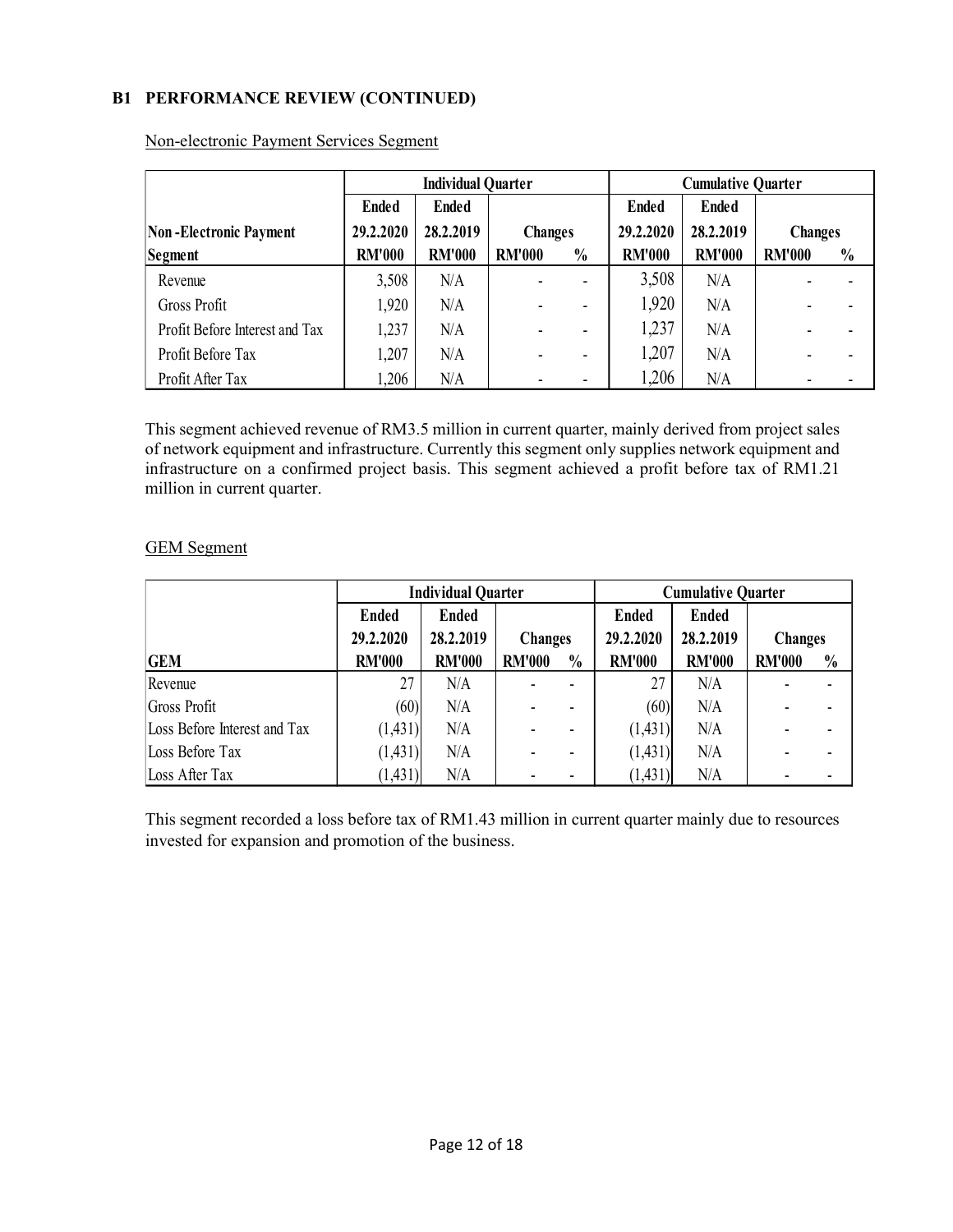|                                 | <b>Current Quarter</b> | <b>Preceding Quarter</b> |                |        |
|---------------------------------|------------------------|--------------------------|----------------|--------|
|                                 | <b>Ended</b>           | <b>Ended</b>             |                |        |
|                                 | 29.2.2020              | 30.11.2019               | <b>Changes</b> |        |
| <b>Group Results</b>            | <b>RM'000</b>          | <b>RM'000</b>            | <b>RM'000</b>  | $\%$   |
| Revenue                         | 3,662                  | 33                       | 3,629          | 10,997 |
| Gross Profit                    | 1,961                  | 12                       | 1,949          | 16,242 |
| Profit Before Interest and Tax  | (4,885)                | (9,676)                  | 4,791          | 50     |
| Profit Before Tax               | (4, 915)               | (9,674)                  | 4,759          | 49     |
| Profit After Tax                | (4,916)                | (9,668)                  | 4,752          | 49     |
| Profit Attributable to Ordinary |                        |                          |                |        |
| Equity Holders of the Company   | (4, 405)               | (9, 597)                 | 5.192          | 54     |

# B2 COMMENT ON MATERIAL CHANGE IN PERFORMANCE COMPARED WITH PRECEDING QUARTER

The Group recorded revenue of RM3.66 million in current quarter higher than RM0.03 million in previous quarter, mainly due to project sales of network equipment and infrastructure in Non-payment segment in current quarter.

The loss before tax of RM4.9 million in current quarter, lower losses as compared to RM9.67 million in previous quarter mainly due to bad debts written off of RM5.1 million and intangible assets written off of RM2.82 million in previous quarter, mitigated by to loss on fair value adjustment on investment in MLAB System Berhad of RM3.9 million and share-based compensation expenses of RM0.5 million for share option granted to employees in current quarter.

## B3 FUTURE PROSPECTS

The Group has upgraded the GEM application and relaunching it with a new name – GEM Spot in December 2019, which is in-line with the company's new vision of putting a spotlight on all F&B merchants in Klang Valley through its new comprehensive F&B directory listing that allows users to search, get essential information, make plans and place their bookings conveniently all at once.

At the same time, GemSpot Lite, the merchant web application created to support the backend of F&B businesses has launched alongside GemSpot, focusing on the three main pillars of any F&B business which are sales, operations and marketing. The GemSpot Lite platform is set as a replacement for a merchant's business backend and will assist in reservation management, floor planning and even sales tracking, all within an easy-to-use and dynamic user interface.

In light of the ongoing COVID-19 pandemic which has resulted in a nationwide Movement Control Order (MCO) enforced by the Malaysian Government since 18th March 2020, GemSpot has pivoted its business model to now cater to on-demand food delivery with users being able to order food and beverages in-app as restaurants are currently unable to serve patrons in their outlets and are compelled to resort to takeaway and delivery options for retail survival.

At this juncture, the Group plans to maintain the on-demand food delivery feature as a permanent component of the GEM Universe ecosystem. GemSpot will also offer digital marketing support through its unique Key Opinion Leader (KOL) marketing program which will be built into the existing GemSpot app platform and is meant to function as a marketing awareness tool for businesses. The first phase of development for these enhancements have commenced in April 2020 and is expected to be fully completed by stages in early December 2020.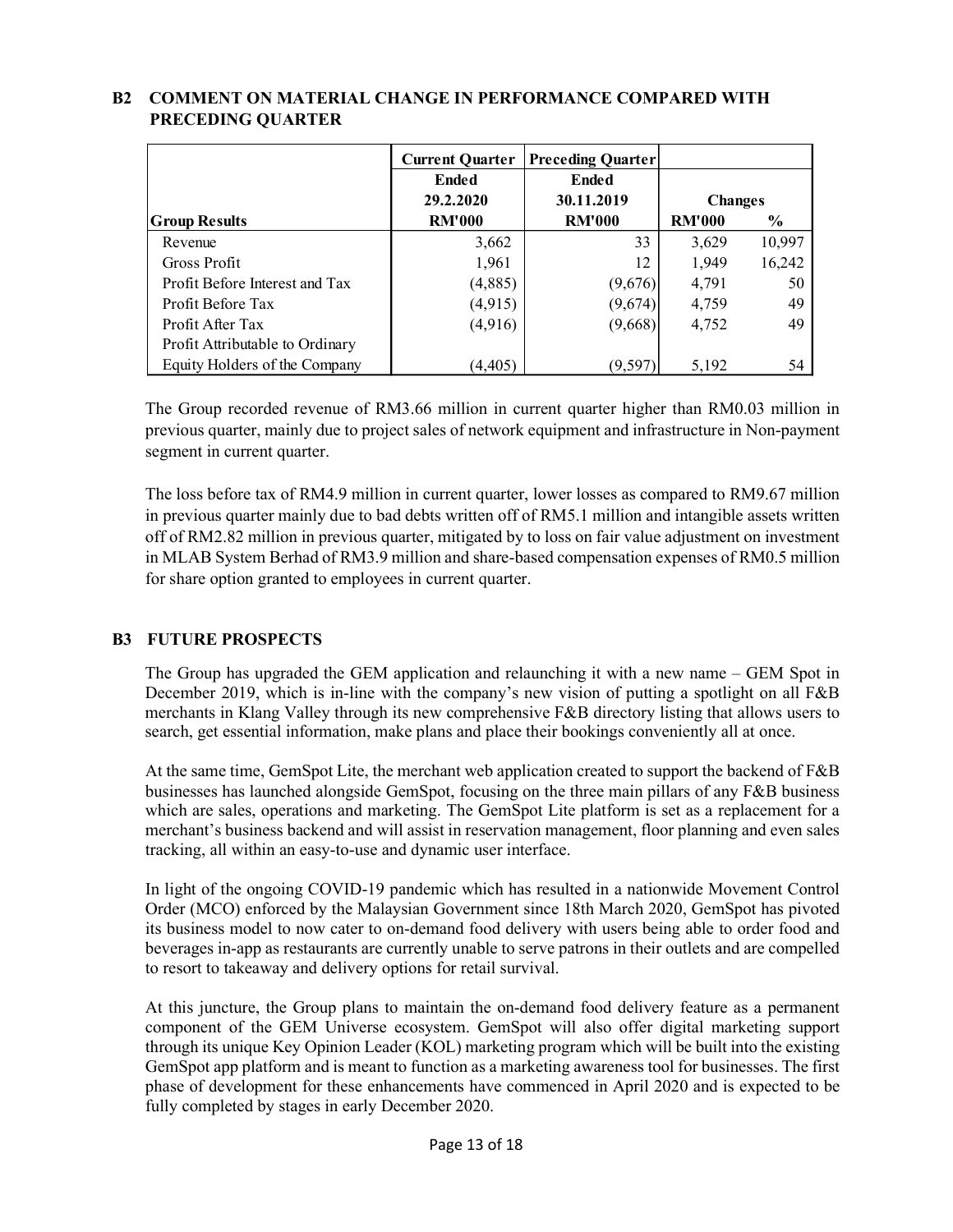### B3 FUTURE PROSPECTS (CONTINUED)

The Group also recognizes that while e-wallets as a financial payment product have a legitimate place in our financial system, there is a further need and opportunity to build an ecosystem for both merchants and e-wallet companies to work together and leverage off each other's industrial capabilities. The focus moving forward would be to build up the entire user experience with GEM's platform ecosystem that is meant to grow both user base and increase the touchpoints for merchants who are looking to elevate their businesses. This will ultimately improve the overall internal structure of financial management and benefit all parties.

Whilst we remain cautious over the outlook of the economy, the Group will continue to seek new business opportunities to invest in as it has adequate funds for such purposes. The Group will continue to reinvent and improve the business and will take affirmative steps to expand the Group's scope. Despite the uncertain market condition, the Group is optimistic to deliver a reasonable performance for the financial year ending 30 November 2020.

### B4 PROFIT FORECAST OR PROFIT GUARANTEE

There is no profit forecast and profit guarantee provided by the Company.

### B5 PROFIT / (LOSS) BEFORE TAX

|                                                                      |                            | <b>Individual Quarter</b>                                                            | <b>Cumulative Quarter</b>                     |                                          |  |
|----------------------------------------------------------------------|----------------------------|--------------------------------------------------------------------------------------|-----------------------------------------------|------------------------------------------|--|
|                                                                      |                            | <b>Current Preceding Year</b><br>Quarter Corresponding<br><b>Ended Ouarter Ended</b> | Current<br><b>Year Todate</b><br><b>Ended</b> | Preceding<br><b>Year Todate</b><br>Ended |  |
|                                                                      | 29.2.2020<br><b>RM'000</b> | 28.2.2019<br><b>RM'000</b>                                                           | 29.2.2020<br><b>RM'000</b>                    | 28.2.2019<br><b>RM'000</b>               |  |
| Profit/(Loss) before tax is stated after<br>$charging/(crediting)$ : |                            |                                                                                      |                                               |                                          |  |
| Depreciation of PPE                                                  | 333                        | N/A                                                                                  | 333                                           | N/A                                      |  |
| Amortisation of intangible assets                                    | 300                        | N/A                                                                                  | 300                                           | N/A                                      |  |
| Property, plant and equipment written off                            | 1                          | N/A                                                                                  |                                               | N/A                                      |  |
| Interest expense                                                     | 30                         | N/A                                                                                  | 30                                            | N/A                                      |  |
| Foreign exchange (gain) / loss                                       | 191                        | N/A                                                                                  | 191                                           | N/A                                      |  |
| Interest income                                                      | (3)                        | N/A                                                                                  | (3)                                           | N/A                                      |  |
| Rental income                                                        | (23)                       | N/A                                                                                  | (23)                                          | N/A                                      |  |
| FV (Gain)/Loss on Investment                                         | 3,918                      | N/A                                                                                  | 3,918                                         | N/A                                      |  |
| Share-based Compensation expenses                                    | 505                        | N/A                                                                                  | 505                                           | N/A                                      |  |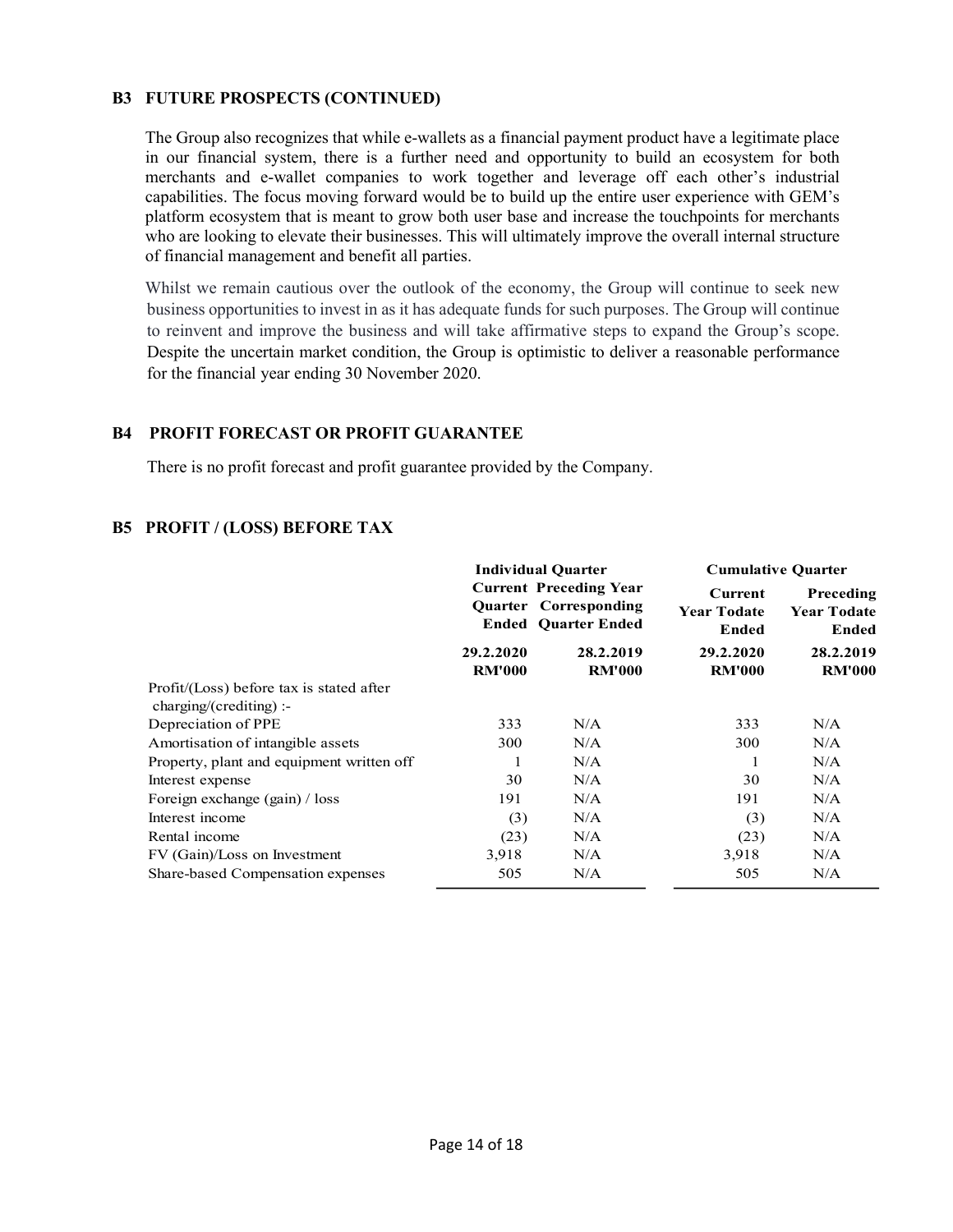### B6 TAXATION

|                     |                                                                  | <b>Individual Quarter</b>                                                                    | <b>Cumulative Quarter</b>                                                |                                                                               |  |
|---------------------|------------------------------------------------------------------|----------------------------------------------------------------------------------------------|--------------------------------------------------------------------------|-------------------------------------------------------------------------------|--|
|                     | Current<br>Quarter<br><b>Ended</b><br>29.2.2020<br><b>RM'000</b> | <b>Preceding Year</b><br>Corresponding<br><b>Quarter Ended</b><br>28.2.2019<br><b>RM'000</b> | <b>Current Year</b><br><b>Todate Ended</b><br>29.2.2020<br><b>RM'000</b> | <b>Preceding</b><br><b>Year Todate</b><br>Ended<br>28.2.2019<br><b>RM'000</b> |  |
| Current period      |                                                                  |                                                                                              |                                                                          |                                                                               |  |
| - Income taxation   |                                                                  | N/A                                                                                          |                                                                          | N/A                                                                           |  |
| - Deferred taxation |                                                                  | N/A                                                                                          |                                                                          | N/A                                                                           |  |
| Total               |                                                                  | N/A                                                                                          |                                                                          | N/A                                                                           |  |

 The Malaysian income tax is calculated at the statutory tax rate of 24% of the estimated taxable profit for the financial year.

 The effective tax rate of the Group for the financial year were higher than the statutory tax rate mainly due to certain expenses not tax allowable.

### B7 STATUS OF CORPORATE PROPOSALS

On 9 January 2020, the Company proposed to undertake private placement of up to 10% of total number of issued shares of the Company to independent third party investors. Bursa has, vide its letter dated 20 January 2020, approved the listing and quotation of up to 392,730,000 placement shares to be issued pursuant to the Proposed Private Placement.

The Private Placement was completed on 21 April 2020 following the listing and quotation of 390,038,800 placement shares on the Ace Market of Bursa Securities, raising RM4,668,357 for the Company

## B8 STATUS OF UTILISATION OF PROCEEDS

## A) STATUS OF UTILISATION OF PROCEEDS RAISED FROM SHARE ISSUANCE TO MACQUARIE BANK LIMITED

On 16 June 2017, the Company entered into a conditional subscription agreement with Macquarie Bank Limited ("Macquarie Bank") in relation to the proposed issuance and allotment of up to 500 million new ordinary shares in NetX to Macquarie Bank in accordance with the terms and conditions of the Subscription Agreement ("Proposed Share Issuance")

The Shares Issuance was completed on 19 January 2018. The 500 million Subscription Shares under the Share Issuance have fully subscribed by Macquarie Bank raising RM21,103,000.00 for the Company.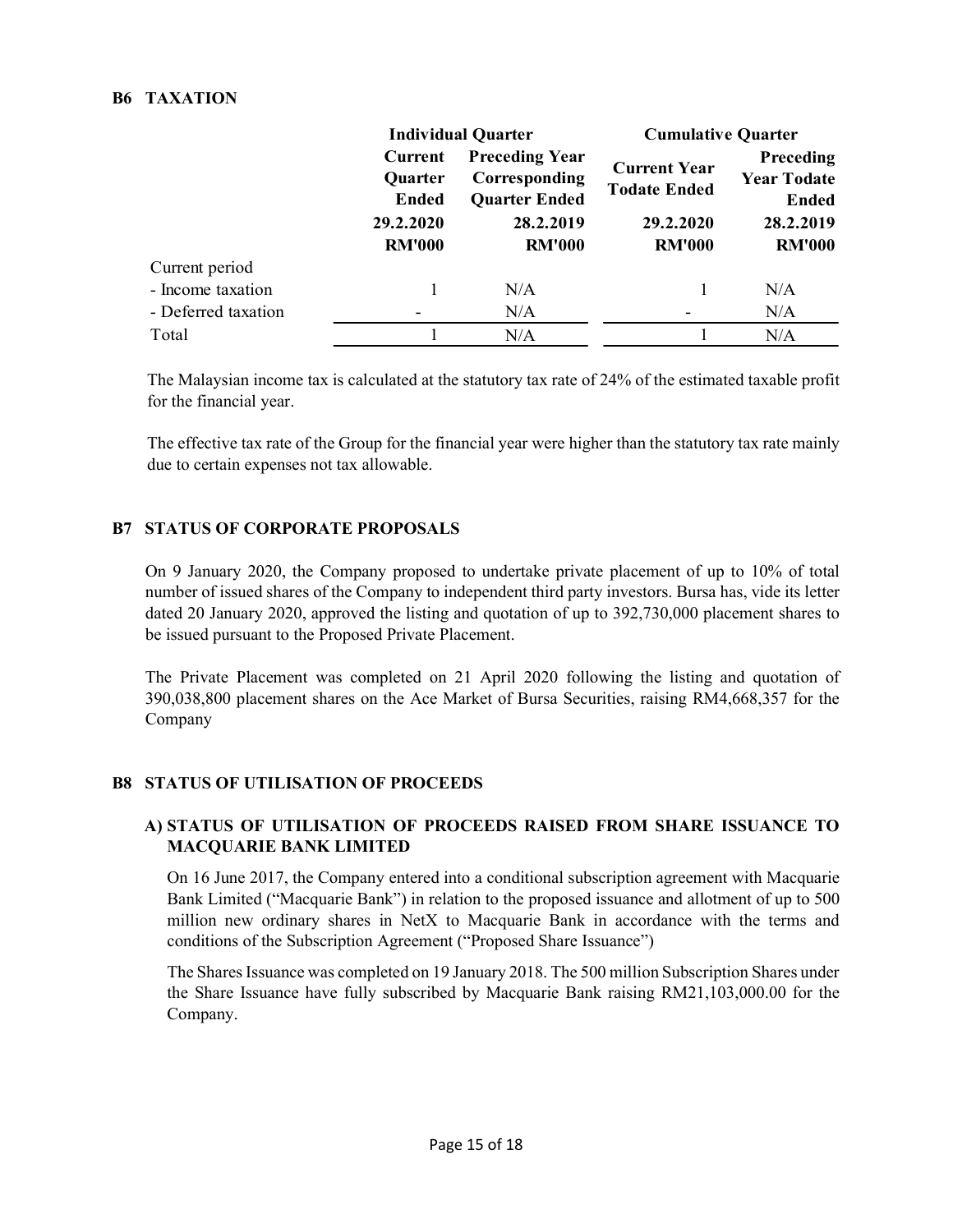| <b>Purpose</b>                           | <b>Proposed</b><br><b>Utilisation</b><br>(RM'000) | Actual<br><b>Utilisation</b><br>(RM'000) | <b>Balance</b><br>(RM'000) | <b>Intended</b><br>Timeframe for<br><b>Utilisation</b> |
|------------------------------------------|---------------------------------------------------|------------------------------------------|----------------------------|--------------------------------------------------------|
| Development and marketing of MPEX System | 20,000                                            | 9,044                                    |                            | 10,956 Within 36 months                                |
| Working Capital                          | 323                                               | 323                                      | $\blacksquare$             | Within 24 months                                       |
| Expenses for the Share Issuance          | 780                                               | 780                                      | -                          | Immediate                                              |
|                                          | 21,103                                            | 10,147                                   | 10,956                     |                                                        |

# A) STATUS OF UTILISATION OF PROCEEDS RAISED FROM SHARE ISSUANCE TO MACQUARIE BANK LIMITED (CONTINUED)

### B) PRIVATE PLACEMENT OF UP TO 10% OF THE TOTAL NUMBER OF ISSUED SHARES TO THIRD PARTY INVESTOR(S)

On 15 March 2018, The Company propose to undertake the private placement of new ordinary shares of up to 10% of the total number of issued shares of the Company to third party investor(s). The private placement was completed on 20 April 2018 following the listing and quotation of 243,998,000 placement shares at RM0.0271 per placement shares on the Ace Market of Bursa Securities, raising RM6,612,346 for the Company.

|                                    | <b>Propose</b> | Actual                                 |                              | Intended for       |
|------------------------------------|----------------|----------------------------------------|------------------------------|--------------------|
|                                    |                | <b>Utilisation Utilisation Balance</b> |                              | <b>Timeframe</b>   |
| <b>Purpose</b>                     | (RM'000)       | (RM'000) (RM'000)                      |                              | <b>Utilisation</b> |
| Payallz's funding requirement for  | 6.504          | 6,504                                  | $\qquad \qquad \blacksquare$ | Within 36 months   |
| <b>Onliner Project</b>             |                |                                        |                              |                    |
| Expenses for the Private Placement | 108            | 108                                    | $\overline{\phantom{0}}$     | Immediate          |
|                                    | 6,612          | 6,612                                  |                              |                    |

## C) PRIVATE PLACEMENT OF UP TO 30% OF THE TOTAL NUMBER OF ISSUED SHARES TO THIRD PARTY INVESTOR(S)

On 16 January 2019, the Company proposed to undertake the private placement of up to 30% of the total number of issued shares of the Company to third party investor(s). The Private Placement was completed on 21 November 2019, following the listing and quotation of 840,089,500 placement shares on the Ace Market of Bursa Securities, raising RM12,814,411 for the Company.

| <b>Purpose</b>                             | <b>Purpose</b><br><b>Utilisation</b><br>(RM'000) | Actual<br><b>Utilisation</b><br>(RM'000) | <b>Balance</b><br>(RM'000) | <b>Intended for</b><br><b>Timeframe</b><br><b>Utilisation</b> |
|--------------------------------------------|--------------------------------------------------|------------------------------------------|----------------------------|---------------------------------------------------------------|
| Development of the GEM<br>application      | 6,000                                            | 6,000                                    |                            | Within 24 months                                              |
| Marketing costs for the GEM<br>application | 6,514                                            | 5,722                                    |                            | 792 Within 24 months                                          |
| Expenses for the Private Placemer          | 300                                              | 300                                      |                            | Immediate                                                     |
|                                            | 12,814                                           | 12,022                                   | 792                        |                                                               |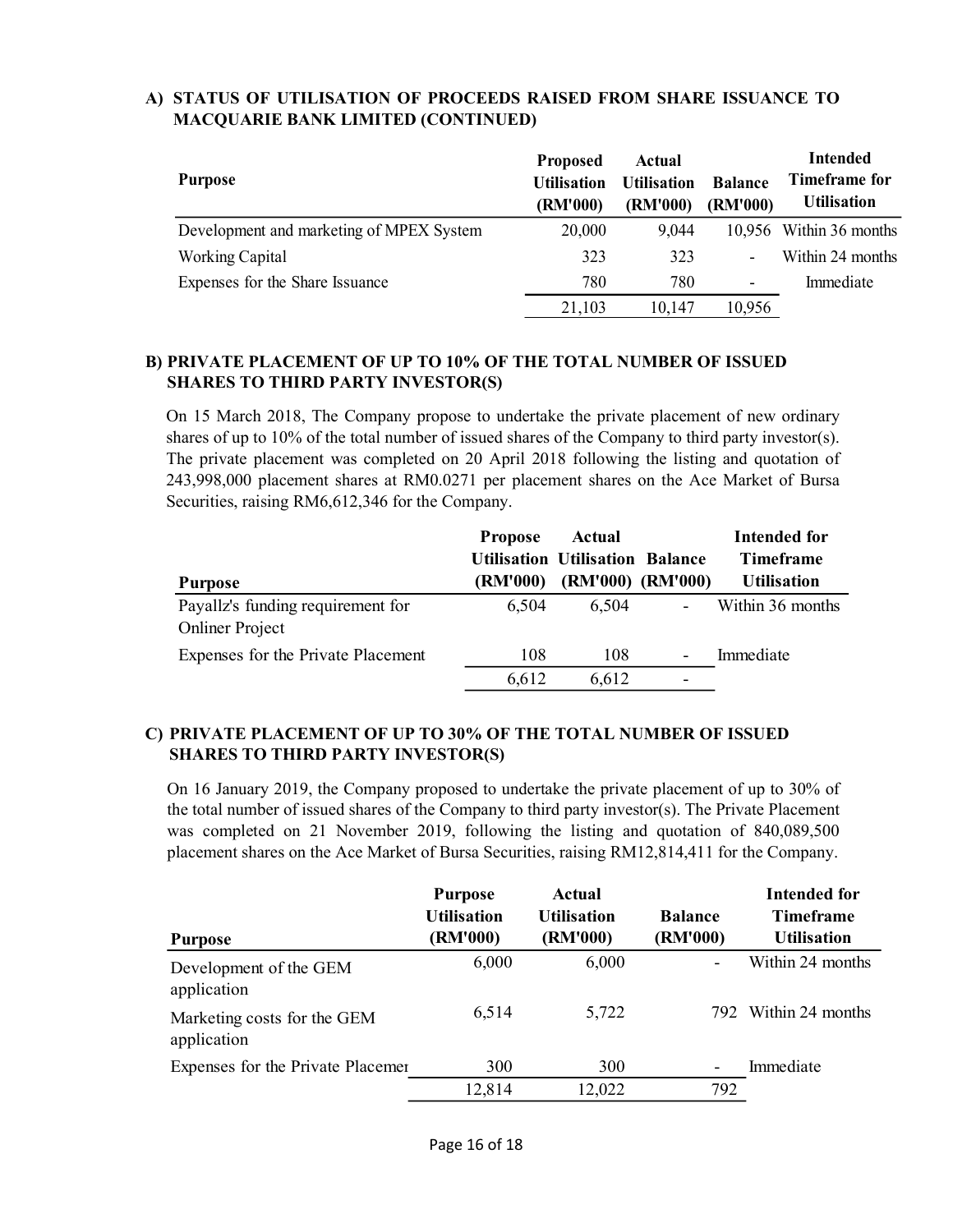#### B8 GROUP BORROWINGS AND DEBT SECURITIES

|                             | As at<br>29.2.2020<br><b>Unaudited</b><br><b>RM'000</b> | As at<br>30.11.2019<br><b>Audited</b><br><b>RM'000</b> |
|-----------------------------|---------------------------------------------------------|--------------------------------------------------------|
| <b>Short term borrowing</b> |                                                         |                                                        |
| Term loan - Secured         | 334                                                     | 329                                                    |
| Long term borrowing         |                                                         |                                                        |
| Term loan - Secured         | 1.698                                                   | 1.779                                                  |

The term loans is denominated in Ringgit Malaysia and the interest rate of the term loan at the reporting date is 5.87% per annum.

### B9 DIVIDEND PAYABLE

No dividend was declared or paid in current quarter ended 29 February 2020.

### B10 EARNINGS PER SHARE

(a) Basic

Basic earnings per share is calculated by dividing the profit/(loss) attributable to ordinary equity holders of the Company by the weighted average number of ordinary shares in issue during the period. The basic earnings per share was calculated as follows:

|                                     | <b>Individual Quarter</b>       |                                                                | <b>Cumulative Quarter</b>                  |                                              |  |
|-------------------------------------|---------------------------------|----------------------------------------------------------------|--------------------------------------------|----------------------------------------------|--|
|                                     | <b>Current Quarter</b><br>Ended | <b>Preceding Year</b><br>Corresponding<br><b>Quarter Ended</b> | <b>Current Year</b><br><b>Todate Ended</b> | <b>Preceding Year</b><br><b>Todate Ended</b> |  |
|                                     | 29.2.2020                       | 28.2.2019                                                      | 29.2.2020                                  | 28.2.2019                                    |  |
| Net profit/(loss) attributable to   |                                 |                                                                |                                            |                                              |  |
| owners of the parent (RM)           | (4,405,000)                     | N/A                                                            | (4,405,000)                                | N/A                                          |  |
| Weighted average number of          |                                 |                                                                |                                            |                                              |  |
| ordinary shares                     | 3.710.717.686                   | N/A                                                            | 3,710,717,686                              | N/A                                          |  |
| Basic profit/(loss) per share (sen) | (0.12)                          | N/A                                                            | (0.12)                                     | N/A                                          |  |